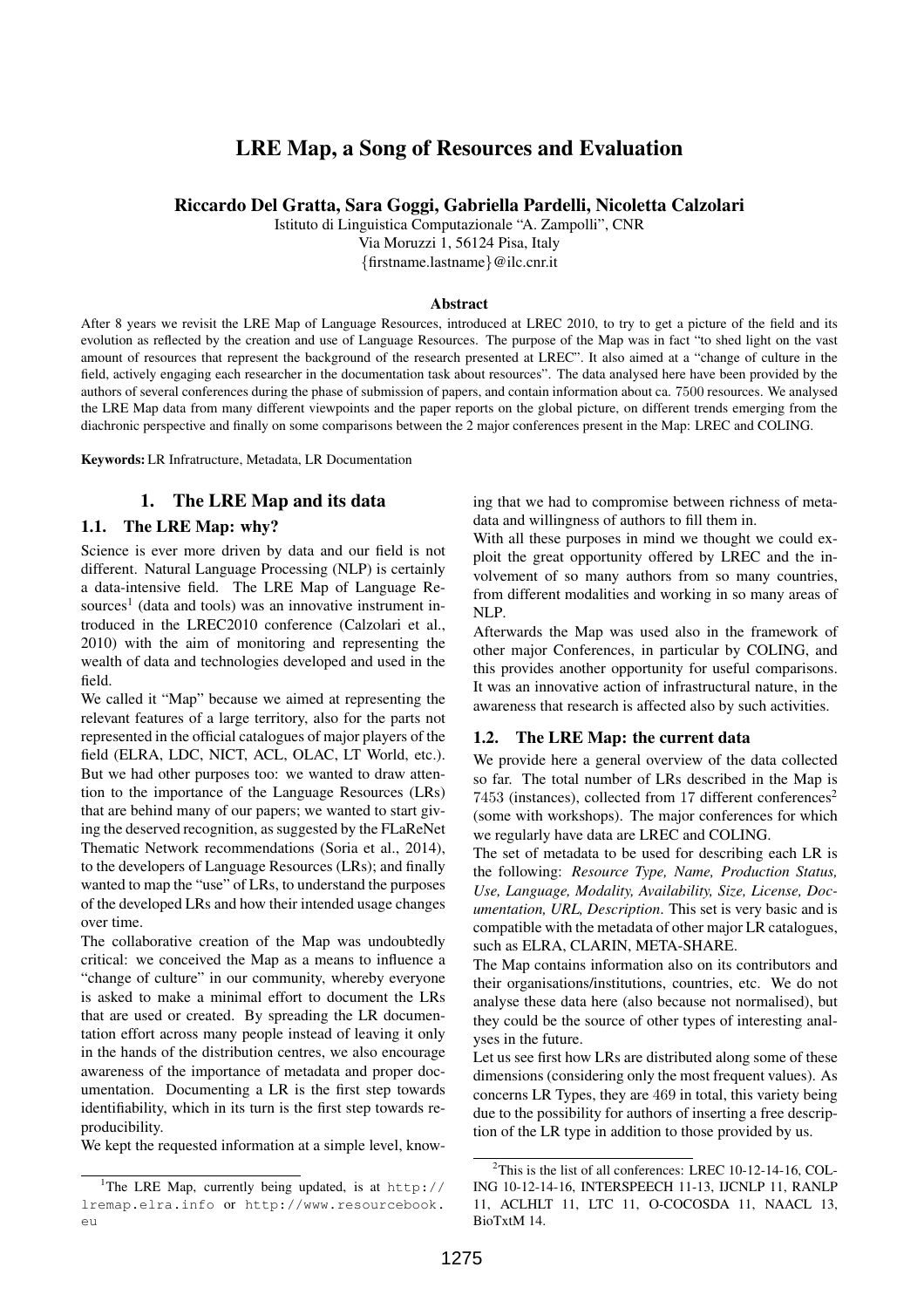Current figures are reported in the following tables. Table 1 lists the most frequent LR Types; Table 2 the most frequent modalities where *Written* is by large the most frequent, which is obvious given the type of conferences (even if at LREC we aim to have all the modalities represented).

| <b>LR</b> Type  | <b>Percentage</b> |
|-----------------|-------------------|
| corpus          | 46.48             |
| lexicon         | 11.2              |
| tagger/parser   | 6.63              |
| annotation tool | 4.12              |
| evaluation data | 3.65              |
| ontology        | 2.79              |
| corpus tool     | 1.73              |
|                 |                   |

Table 1: Percentage of the 7 most frequent Types

| <b>LR Modality</b>    | Percentage |
|-----------------------|------------|
| written               | 72.32      |
| speech                | 6.45       |
| multimodal/multimedia | 4.39       |
| not applicable        | 4.05       |
| speech/written        | 3.01       |
| modality independent  | 1.01       |
| sign language         | 0.95       |

Table 2: Percentage of Modalities

Table 3 displays the LR Availability, and we remark that less than 5% of the LRs are not available at all; Table 4 shows figures for the LR Production Status and hints that there is a similar distribution between already existing LRs and newly created ones.

| <b>LR</b> Availability  | Percentage |
|-------------------------|------------|
| freely available        | 50.23      |
| from owner              | 20.73      |
| from data center( $s$ ) | 8.65       |
| not available           | 4.56       |

Table 3: Percentage of Availability

| <b>LR Status</b>          | Percentage |
|---------------------------|------------|
| existing-used             | 41.07      |
| newly created-in progress | 24.04      |
| newly created-finished    | 20.81      |
| existing-updated          | 8.16       |

Table 4: Percentage of Resource Production Status

Table 5 provides the major Usages, which is an indicator of where the efforts of our community are mostly concentrated in these years.

| <b>LR Usage</b>                     | <b>Percentage</b> |
|-------------------------------------|-------------------|
| information extraction, information | 10.08             |
| retrieval                           |                   |
| machine translation,                | 8.39              |
| speechtospeech translation          |                   |
| parsing and tagging                 | 4.96              |
| language modelling                  | 4.49              |
| document classification, text       | 3.17              |
| categorisation                      |                   |
| evaluation/validation               | 2.94              |
| knowledge                           | 2.9               |
| discovery/representation            |                   |
| corpus creation/annotation          | 2.87              |
| acquisition                         | 2.78              |
| speech recognition/understanding    | 2.74              |
| discourse                           | 2.62              |
| named entity recognition            | 2.56              |
|                                     |                   |

Table 5: Percentage of the 12 most frequent Usages

# 1.3. Metadata values and their normalisation

This section refers to LRE Map metadada normalisation as part of the curation process on the Map data (Del Gratta et al., 2014).

In the tables above we provided only the most frequent values, but there are many "long tails" with small numbers or single occurrences (hapax), due to the possibility for authors to introduce a personal value under "other". After the first LREC we started to normalise some of the most frequent occurrences of personal values and introduced some of them among the "suggested values".

Metadata normalisation is an important (and never ending) process to reduce redundancies and ensure better accuracy. Simple examples of the normalisation process of authors' metadata values are: the pre-processing of values to eliminate the possible sources of duplicate information by standardizing the different spelling of proper names, acronyms and other terms used by the authors; insertion of the ISO code for languages; solving acronyms.

The strategy we have followed to address the above issues is to carry on a normalisation process of the values provided by the authors and to link the original values to the normalised ones. For us it is important to keep also the original information provided by the authors because of the bottom-up nature of the LRE Map.

We must also underline that in the Map there are, obviously, many cases of reference to the same Language Resource. Differently from other catalogues, in the Map it is important to know how much a LR is used and cited; for this reason we allow multiple occurrences/descriptions of the same LR. Normalisation of LR Names is therefore important to allow for grouping the different mentions of the same LR under the same name. This way we know which are the most "used/cited" LRs.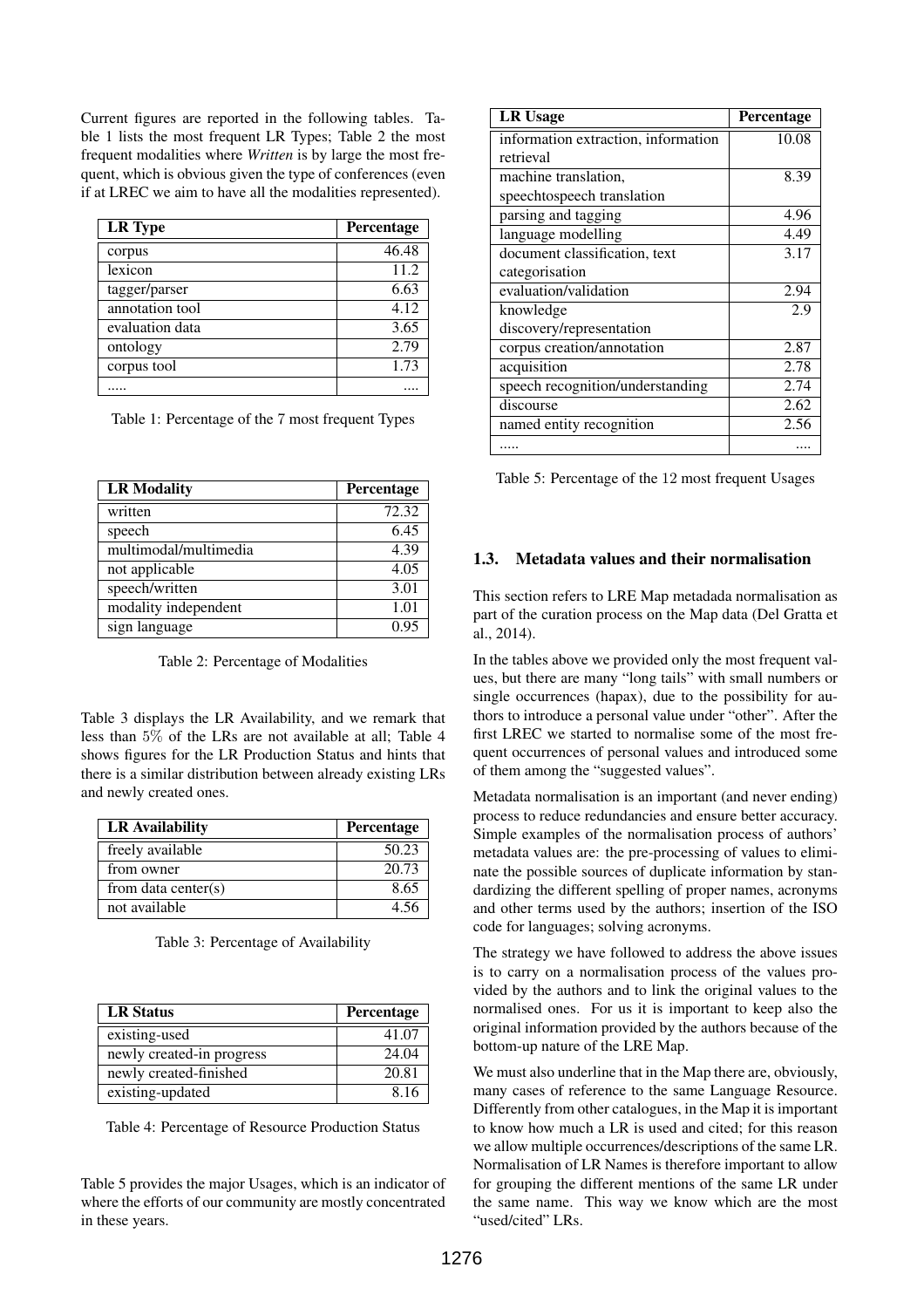# 2. Some trends

### 2.1. General evolution

After 8 years of use, it is interesting to see whether there has been an evolution in the creation and use of Language Resources: we introduce here some tables that show some variability in the use of different LRs along the years.

# 2.2. LR Types

Table A $3$  gives the distribution per year of the most frequent LR Types, showing with arrows the trend over the previous year: corpora and evaluation data are constantly increasing while tagger/parser, annotation tool and ontology are significantly decreasing.

In addition Figure I-a plots the data distribution of Types with very different distribution over the years.<sup>4</sup>

### 2.3. LR Availability

Table B shows that free-availability of LRs has greatly increased during these years: this is an important remark that reflects how the field is evolving with respect to an increasing awareness of the value of data sharing and openness.

### 2.4. LR Usage

Table C shows some interesting differences in the usage of LRs along the years. Information Extraction/Information Retrieval and Machine Translation, that were constantly the first usages until 2014, go down remarkably in 2016. While very interestingly many more LRs are used for evaluation purposes. This is a clear sign of the increasing importance attributed to evaluation in our field.

### 2.5. LR Status

Table D shows that there is a tendency towards creating new LRs while the re-use of existing ones is slowly decreasing.

### 3. Multi-dimensional analysis

We can take into account combinations of different metadata to look at various correlations, with a multidimensional analysis. This analysis provides some of the most interesting results.

### 3.1. Correlation between Type and Status

We see here the correlation between LR Type and LR Status, i.e. which Types of LRs are mostly newly created or existing and used.

There are some LR Types that behave really different from the average trend: Evaluation data are much more Newly built, while exactly the contrary is for Tagger/Parser and for Named Entity Recognizer that are mostly Existing and re-used (see Table 6). There is apparently no longer a great need of developing new taggers/parses or NE recognisers. While, coherently with the observation just made above about the increasing importance of evaluation data, there is the need of more and new Evaluation data.

| LR Type vs. Status     | $\%$ Existing | $\%$ New |
|------------------------|---------------|----------|
| <b>Total LRs</b>       | 49.26         | 44.8     |
| <b>Evaluation Data</b> | 38.99         | 61.01    |
| Tagger/Parser          | 78.41         | 21.58    |
| Named Entity Rec-      | 63.63         | 36.37    |
| ognizer                |               |          |

Table 6: Correlation between Type and Status

### 3.2. Correlation between Availability and Modality and Status

From Table E it appears very clearly that Written Language Resources are more freely available than Spoken and Multimodal LRs, while these are more frequently available from the owner with respect to the others. Spoken LRs are comparatively more distributed through data centers. And Spoken and Multimodal (and also Sign language) LRs are the most not-available. From these data the Written community seems to be more willing to go in the direction of openness. But we must observe that Spoken and Multimodal LRs are usually much more expensive to create.

Among the freely-available LRs the existing-used/updated ones are more numerous than the new ones. The new-inprogress are comparatively (and obviously) more available from owner and also the most frequent in the not-available (hopefully just not yet). Data centers clearly distribute mostly the existing-used LRs.

# 4. Comparison between LREC and COLING: some interesting differences

It is interesting to see which are the major features that characterise different conferences with respect to Language Resources. The Map helps us in this, in particular to look at the differences between LREC and COLING for which we collected information for the last 4 editions of both conferences (2010, 2012, 2014, 2016).

There is a clear difference with respect to LR Modality, as reflected in Figure 1: LREC has more participation of the Speech and Multimodal communities and therefore more Speech and Multimodal LRs. A typical feature of LREC is that the Sign Language community is well represented (and consequently the corresponding type of LRs), while these are completely absent from COLING.

Figure 3 shows the comparison of LR Usages: the three most frequent Usages are exactly the same, in the same order, with similar frequency. But others have different frequencies in the two conferences.

Interestingly different is the Status of LRs: at LREC there are many more new Language Resource while at COLING more existing ones (Figure 2). This is expected given the nature of the conferences and the specific focus of LREC on  $I$  Rs.

<sup>&</sup>lt;sup>3</sup> Additional tables and figures can be found in the Appendix.

<sup>4</sup> Other plots on the LR Type data distribution are available at http://www.resourcebook.eu/trends/lr\_ years.html.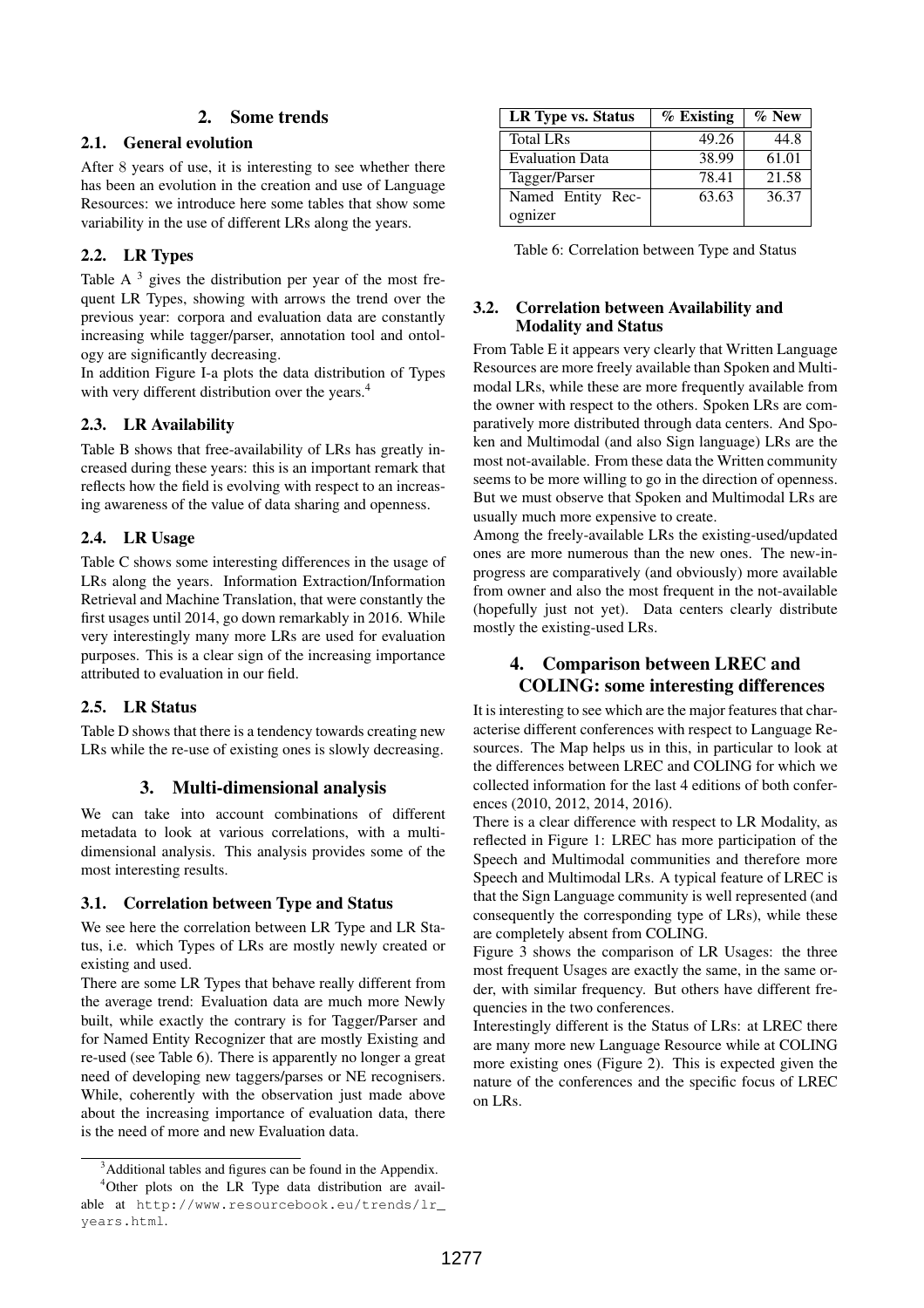





Figure 3: LR Use LREC vs.COLING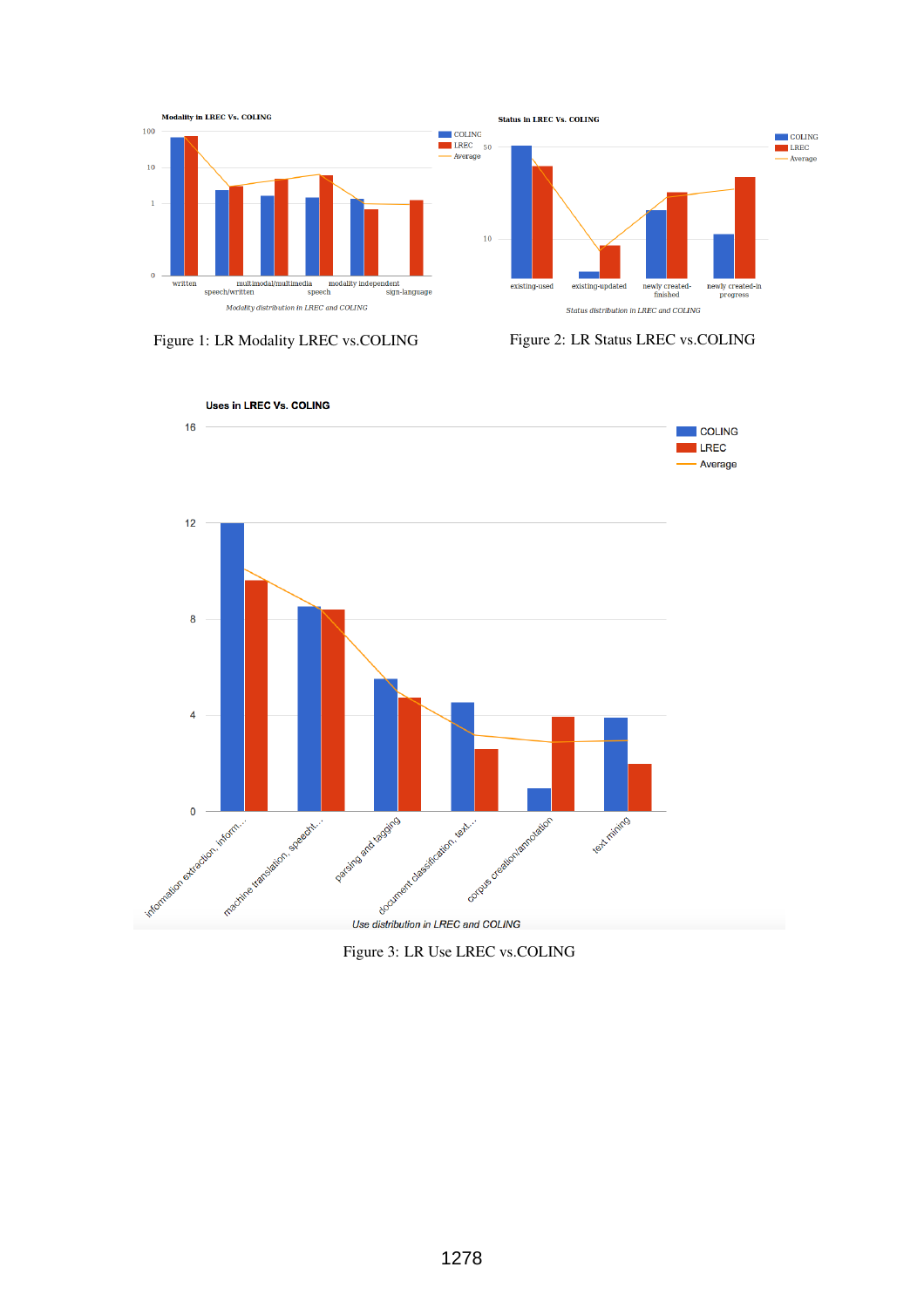#### 5. Conclusions

With initiatives such as the LRE Map and "Share your Language Resources" (introduced in 2014) we want to encourage in the field of Language Resources and Language Technology what is already in use in more mature disciplines, i.e. proper documentation and reproducibility as a normal practice. We think that research is strongly affected also by such infrastructural (meta-research) activities and therefore we continue to promote - also through such initiatives - a greater visibility of LRs, the sharing of LRs in an easier way and the reproducibility of research results.

Here is the vision: it must become common practice also in our field that when you submit a paper either to a conference or a journal you are offered the opportunity to document and upload the LRs related to your research. This is even more important in a data-intensive discipline like NLP. The small cost that each of us will pay to document, share, etc. should be paid back from benefiting of others' efforts.

#### 6. Bibliographical References

- Arranz, V., Choukri, K., Mapelli, V., and Mazo, H. (2014). ELRA's Consolidated Services for the HLT Community. In Nicoletta Calzolari (Conference Chair), et al., editors, *Proceedings of the Ninth International Conference on Language Resources and Evaluation (LREC'14)*, pages 1511–1516, Reykjavik, Iceland. European Language Resources Association (ELRA).
- Calzolari, N., Soria, C., Del Gratta , R., Goggi, S., Quochi, V., Russo, I., Choukri, K., Mariani, J., and Piperidis, S. (2010). The LREC Map of Language Resources and Technologies. In Nicoletta Calzolari (Conference Chair), et al., editors, *Proceedings of the Seventh International Conference on Language Resources and Evaluation (LREC'10)*, pages 949–956, Valletta, Malta. European Language Resources Association (ELRA).
- Calzolari, N., Del Gratta, R., Francopoulo, G., Mariani, J., Rubino, F., Russo, I., and Soria, C. (2012). The LRE Map. Harmonising Community Descriptions of Resources. In Nicoletta Calzolari (Conference Chair), et al., editors, *Proceedings of the Eighth International Conference on Language Resources and Evaluation (LREC'12)*, pages 1084–1089, Istanbul, Turkey. European Language Resources Association (ELRA).
- Cieri, C., Choukri, K., Calzolari, N., Langendoen, D. T., Leveling, J., Palmer, M., Ide, N., and Pustejovsky, J. (2010). A Road Map for Interoperable Language Resource Metadata. In Nicoletta Calzolari (Conference Chair), et al., editors, *Proceedings of the Seventh International Conference on Language Resources and Evaluation (LREC'10)*, pages 2506–2509, Valletta, Malta. European Language Resources Association (ELRA).
- Del Gratta, R., Pardelli, G., and Goggi, S. (2014). The LRE Map disclosed. In Nicoletta Calzolari (Conference Chair), et al., editors, *Proceedings of the Ninth International Conference on Language Resources and Evaluation (LREC'14)*, pages 3534–3541, Reykjavik, Iceland. European Language Resources Association (ELRA).
- Del Gratta, R., Frontini, F., Monachini, M., Pardelli, G., Russo, I., Bartolini, R., Khan, F., Soria, C., and Cal-

zolari, N. (2016). LREC as a Graph: People and Resources in a Network. In Nicoletta Calzolari (Conference Chair), et al., editors, *Proceedings of the Tenth International Conference on Language Resources and Evalua*tion (LREC 2016), pages 2529-2532, Portorož, Slovenia. European Language Resources Association (ELRA).

- Francopoulo, G., Mariani, J., and Paroubek, P. (2016). Predictive Modeling: Guessing the NLP Terms of Tomorrow. In Nicoletta Calzolari (Conference Chair), et al., editors, *Proceedings of the Tenth International Conference on Language Resources and Evaluation (LREC 2016)*, pages 336–343, Portorož, Slovenia. European Language Resources Association (ELRA).
- Mapelli, V., Arranz, V., Carre, M., Mazo, H., Mostefa, D., ´ and Choukri, K. (2012). ELRA in the heart of a cooperative HLT world. In Nicoletta Calzolari (Conference Chair), et al., editors, *Proceedings of the Eight International Conference on Language Resources and Evaluation (LREC'12)*, pages 55–59, Istanbul, Turkey. European Language Resources Association (ELRA).
- Mariani, J., Paroubek, P., Francopoulo, G., and Hamon, O. (2014). Rediscovering 15 Years of Discoveries in Language Resources and Evaluation: The LREC Anthology Analysis. In Nicoletta Calzolari (Conference Chair), et al., editors, *Proceedings of the Ninth International Conference on Language Resources and Evaluation (LREC'14)*, pages 4632–4669, Reykjavik, Iceland. European Language Resources Association (ELRA).
- Mariani, J., Paroubek, P., Francopoulo, G., and Hamon, O. (2016). Rediscovering  $15 + 2$  years of Discoveries in Language Resources and Evaluation. *Language Resources and Evaluation*, 50(2):165–220.
- Soria, C., Calzolari, N., Monachini, M., Quochi, V., Bel, N., Choukri, K., Mariani, J., Odijk, J., and Piperidis, S. (2014). The Language Resources Strategic Agenda: the FLaReNet synthesis of community recommendations. *Language Resources and Evaluation*, 48(4):753–775.
- Wikipedia. (2017). LRE Map Wikipedia, The Free Encyclopedia. [Online; accessed 2-October-2017 ].

#### 7. Language Resource References

Nicoletta Calzolari and Claudia Soria and Riccardo Del Gratta and Sara Goggi and Valeria Quochi and Irene Russo and Khalid Choukri and Joseph Mariani and Stelios Piperidis. (2010). *The LRE Map*. ELRA/ILC.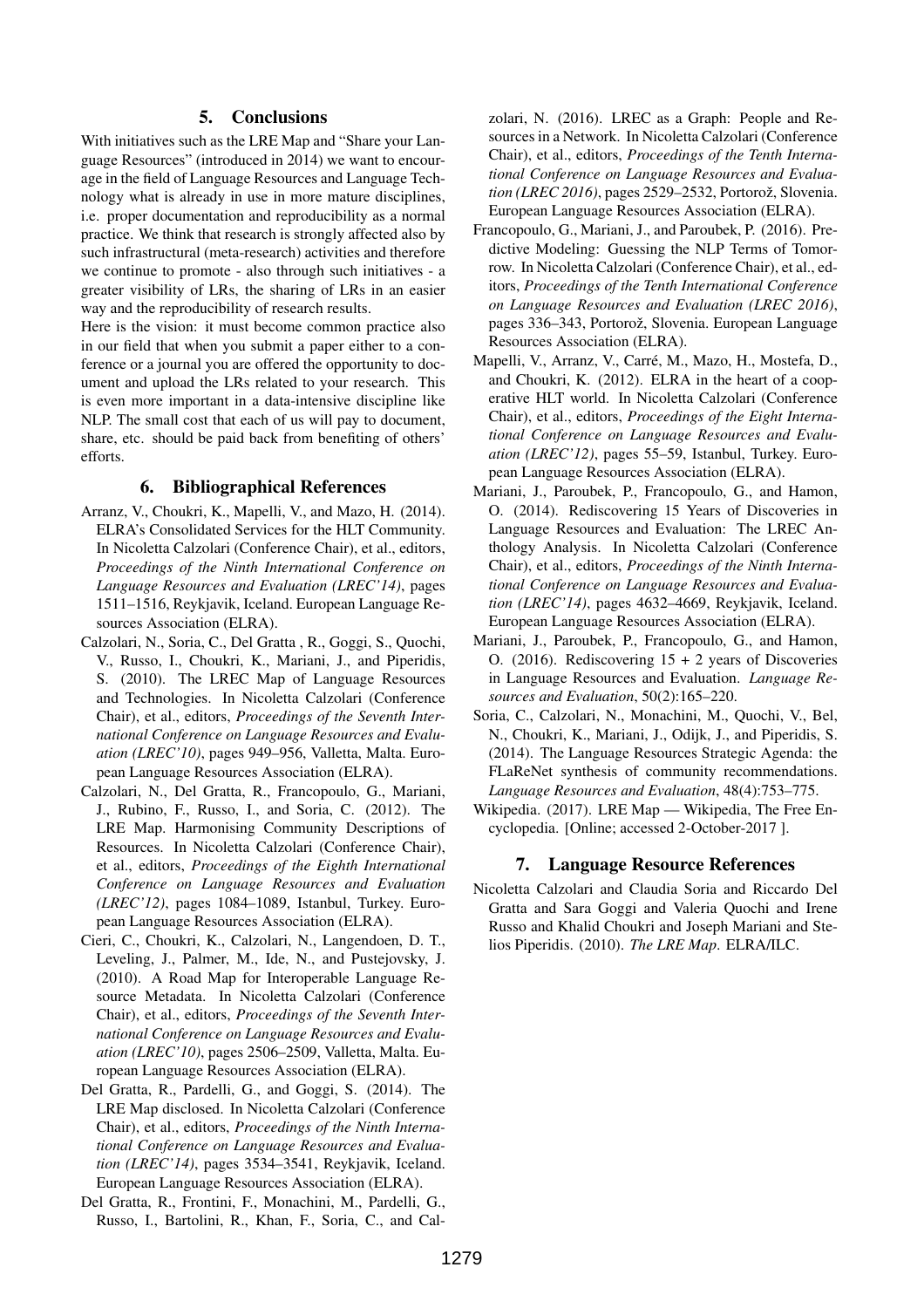| <b>Appendix: Tables and Figures</b> |  |  |  |
|-------------------------------------|--|--|--|
|-------------------------------------|--|--|--|

| LR Type         | %2010    | %2012                     | %2014                                       | %2016                                       |
|-----------------|----------|---------------------------|---------------------------------------------|---------------------------------------------|
| corpus          | 41.37    | 46.16 $($ $)$             | 48.9 $($ <sup><math>\uparrow</math></sup> ) | 49.12 $(\leftrightarrow)$                   |
| lexicon         | 11.5     | 11.86 $(\leftrightarrow)$ | 11.8 $(\leftrightarrow)$                    | 10.89 ( $\downarrow$ )                      |
| tagger/parser   | 9.72     | 5.78 $(\downarrow)$       | 3.74 $( )$                                  | 4.47 $($ <sup><math>\dagger)</math></sup>   |
| annotation tool | 5.29     | 4.33 $(\downarrow)$       | 3.90 $(\downarrow)$                         | 2.71 ( $\downarrow$ )                       |
| evaluation data | 3.36     | 3.80 $(\leftrightarrow)$  | $2.72 (\downarrow)$                         | 4.41 $($ <sup><math>\uparrow</math></sup> ) |
| ontology        | 3.36     | 3.12 $(\leftrightarrow)$  | 3.14 $(\leftrightarrow)$                    | $1.70 \, (\downarrow)$                      |
| $\cdots$        | $\cdots$ | $\cdots$                  | $\cdots$                                    | $\cdots$                                    |

Table A: Percentage of the first 6 LR Types with arrows showing the trend wrt previous year



Year

Figure I-a: Plot of volatile data

| <b>LR</b> Availability | %2010 | %2012                                     | %2014                                       | %2016                                      |
|------------------------|-------|-------------------------------------------|---------------------------------------------|--------------------------------------------|
| freely available       | 44.88 | 52.7 $($ <sup><math>\dagger)</math></sup> | 55.4 $($ <sup><math>\uparrow</math></sup> ) | 57.3 $($ <sup><math>\dagger)</math></sup>  |
| from owner             | 22.22 | $19.77 \leftrightarrow$                   | 20.88 $($ <sup><math>\dagger)</math></sup>  | 19.71 $( )$                                |
| from data center(s)    | 9.09  | $8.21 \left( \downarrow \right)$          | $6.03$ ( $\downarrow$ )                     | 7.3 $($ <sup><math>\uparrow</math></sup> ) |
| not available          | 5.73  | 3.95 $($                                  | $3.99 \leftrightarrow$                      | 3.21 $(\leftrightarrow)$                   |

Table B: Percentage of Availability with arrows showing the trend wrt previous year